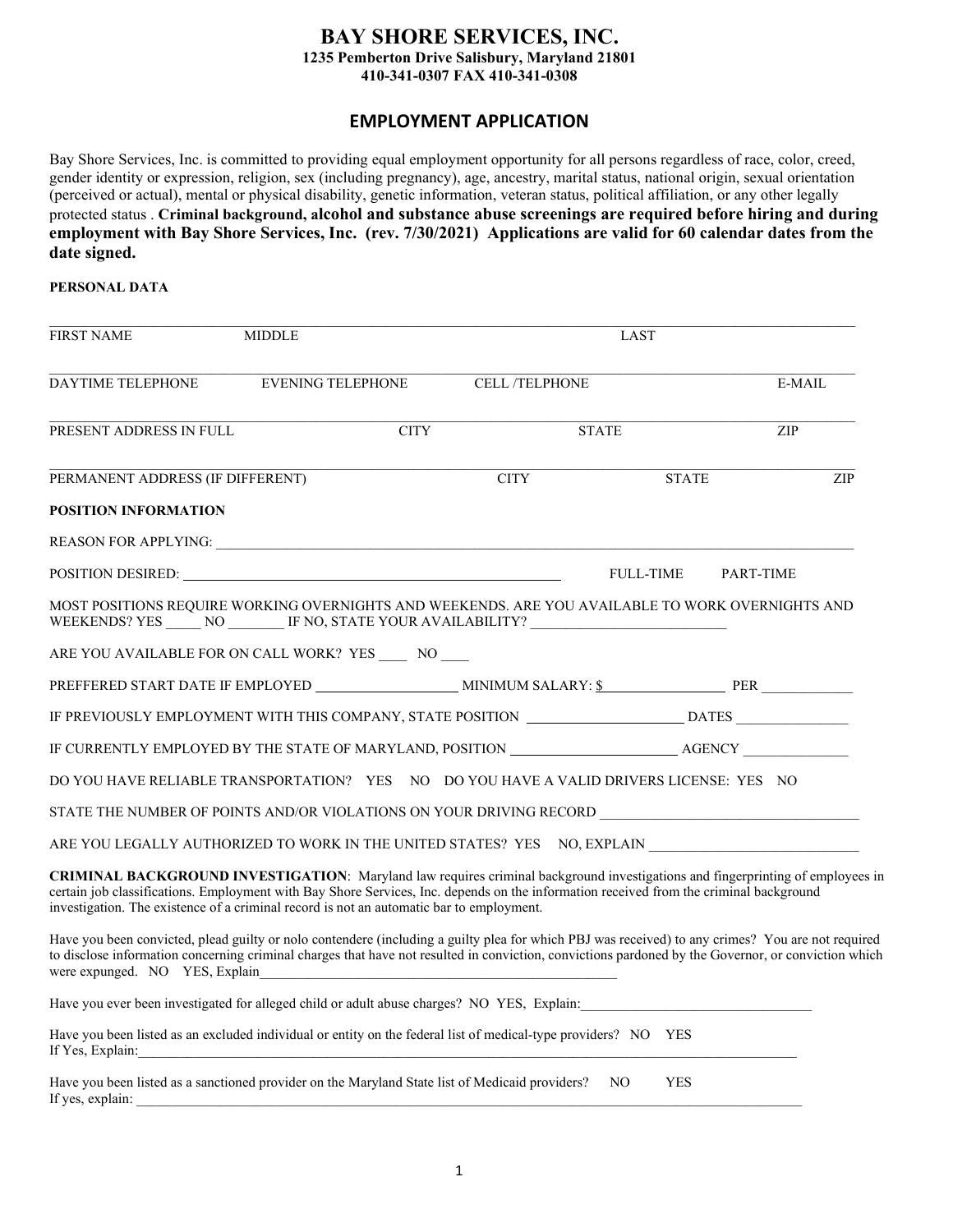### **LIST ANY RELATIVES EMPLOYED BY THIS COMPANY OR ANY BOARD MEMBERS THAT ARE RELATIVES**

| <b>NAME</b>                                            | <b>RELATIONSHIP</b> |  |                                                                                   | <b>POSITION</b>                                                              |
|--------------------------------------------------------|---------------------|--|-----------------------------------------------------------------------------------|------------------------------------------------------------------------------|
| <b>NAME</b>                                            | <b>RELATIONSHIP</b> |  |                                                                                   | <b>POSITION</b>                                                              |
| <b>EDUCATION</b> (Proof may be required)               |                     |  |                                                                                   |                                                                              |
| <b>LAST HIGH SCHOOL ATTENDED</b>                       |                     |  | <b>ADDRESS</b>                                                                    | <b>DIPLOMA</b>                                                               |
| <b>COLLEGE/UNIVERSITY</b>                              |                     |  | <b>ADDRESS</b>                                                                    | <b>DEGREE</b>                                                                |
| <b>COLLEGE/UNIVERSITY</b>                              |                     |  | <b>ADDRESS</b>                                                                    | <b>DEGREE</b>                                                                |
| <b>GRADUATE SCHOOL</b>                                 |                     |  | <b>ADDRESS</b>                                                                    | <b>DEGREE</b>                                                                |
| TECHNICAL, VOCATIONAL                                  |                     |  | <b>ADDRESS</b>                                                                    | <b>CERTIFICATION</b>                                                         |
| <b>OTHER</b>                                           |                     |  | <b>ADDRESS</b>                                                                    | <b>CERTIFICATION</b>                                                         |
| LIST ACADEMIC HONORS, AWARDS, OR SPECIAL ACHIEVEMENTS: |                     |  |                                                                                   |                                                                              |
|                                                        |                     |  |                                                                                   | LIST SKILLS OR ADDITIONAL INFORMATION THAT COULD INFLUENCE A HIRING DECISION |
| LICENSES AND CERTIFICATIONS: (Copies are required)     |                     |  |                                                                                   |                                                                              |
|                                                        |                     |  |                                                                                   |                                                                              |
| LICENSES:                                              |                     |  |                                                                                   |                                                                              |
| LICENSES:                                              |                     |  |                                                                                   |                                                                              |
| <b>CERTIFICATIONS:</b>                                 |                     |  |                                                                                   |                                                                              |
|                                                        |                     |  |                                                                                   |                                                                              |
| <b>REFERENCES</b>                                      |                     |  | Has your license or certification EVER been revoked or suspended? NO YES, Explain |                                                                              |
| <b>NAME</b>                                            | <b>ADDRESS</b>      |  | <b>RELATIONSHIP</b>                                                               | <b>TELEPHONE</b>                                                             |
| <b>NAME</b>                                            | <b>ADDRESS</b>      |  | <b>RELATIONSHIP</b>                                                               | <b>TELEPHONE</b>                                                             |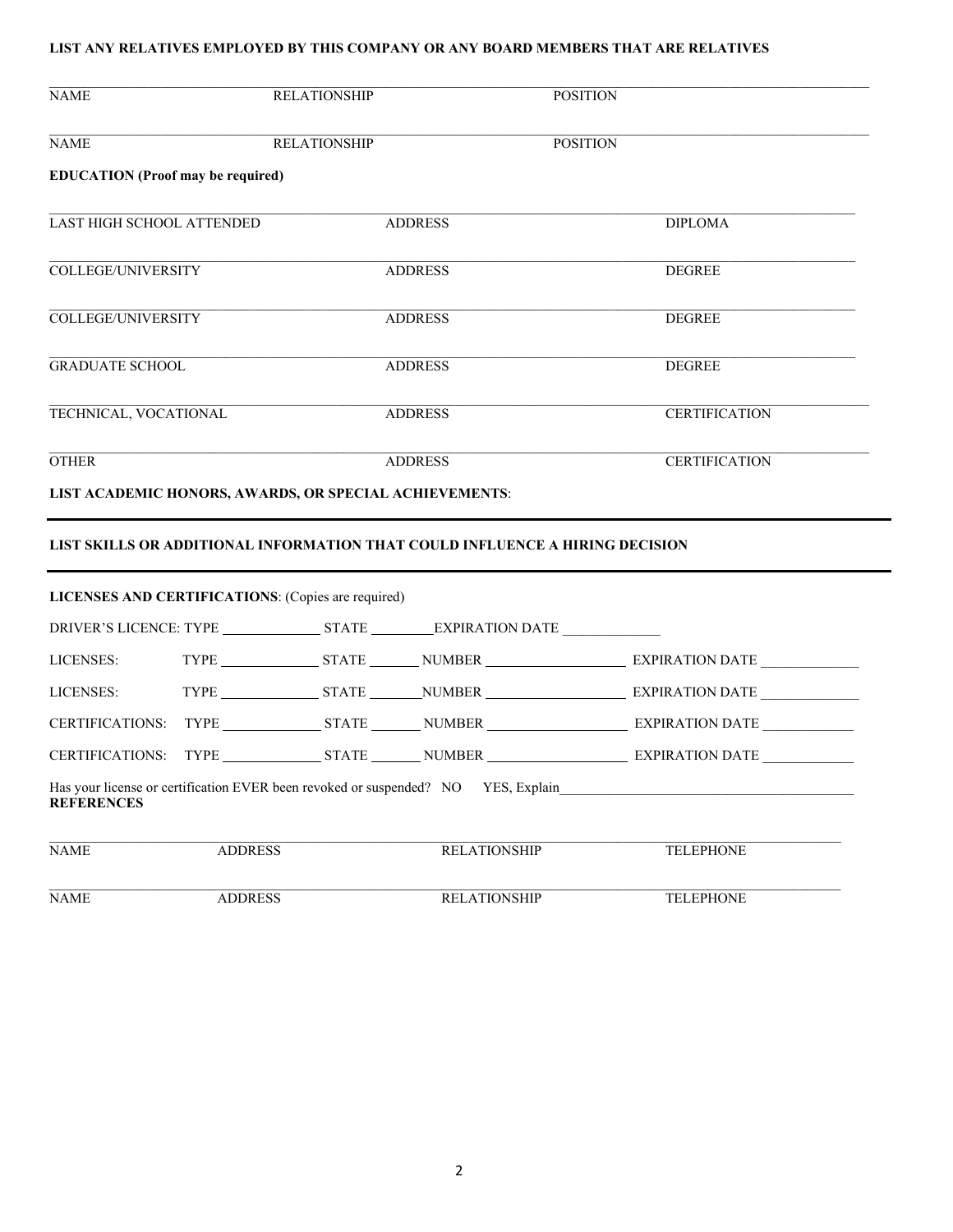# EMPLOYMENT HISTORY: (LIST ALL EMPLOYMENT FOR THE PAST TEN YEARS. EXPLAIN ANY GAPS OF EMPLOYMENT)

| ALL PRIOR DDA, C.N.A. AND C.M.T. EMPLOYMENT must be listed. ________ (initial) |  |  |
|--------------------------------------------------------------------------------|--|--|
|                                                                                |  |  |
|                                                                                |  |  |
|                                                                                |  |  |
| DUTIES                                                                         |  |  |
|                                                                                |  |  |
|                                                                                |  |  |
|                                                                                |  |  |
|                                                                                |  |  |
| DUTIES                                                                         |  |  |
|                                                                                |  |  |
|                                                                                |  |  |
|                                                                                |  |  |
|                                                                                |  |  |
| DUTIES                                                                         |  |  |
|                                                                                |  |  |
|                                                                                |  |  |
|                                                                                |  |  |
|                                                                                |  |  |
| DUTIES                                                                         |  |  |
|                                                                                |  |  |
|                                                                                |  |  |
|                                                                                |  |  |
| ADDRESS                                                                        |  |  |
| DUTIES                                                                         |  |  |
| REASON FOR LEAVING                                                             |  |  |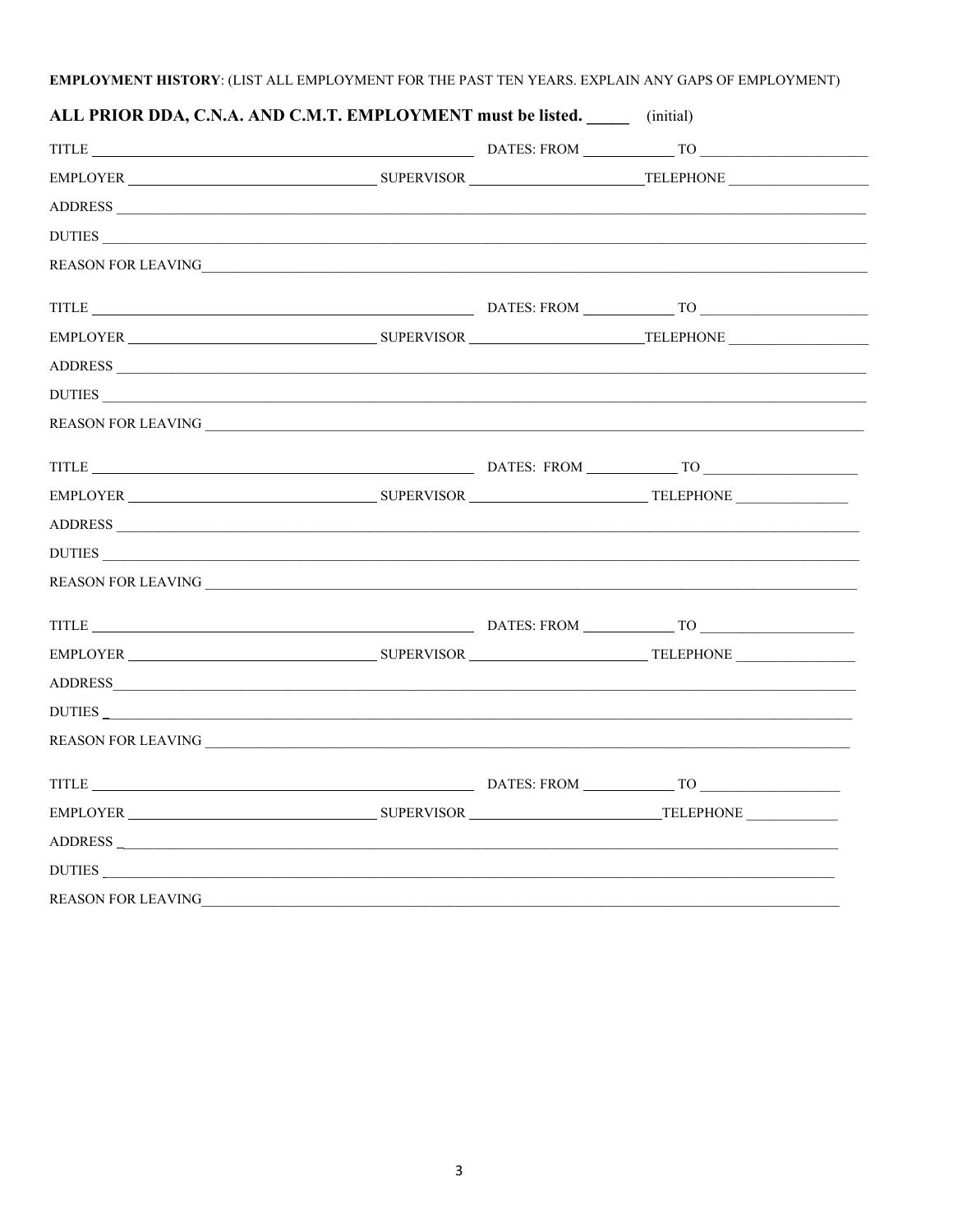# **CONDITIONS AND RELEASES**

**EQUAL OPPORTUNITY EMPLOYER:** Bay Shore Services, Inc. does not unlawfully discriminate in employment and no question on this application is used to limit or excuse any employment applicant from consideration for employment on a basis prohibited by local, Maryland State or federal law. Bay Shore Services, Inc. does not refuse to hire a qualified individual with a disability because that person needs reasonable accommodation as required by the ADA.

**EMPLOYMENT AT WILL:** If hired, I understand that I am free to resign anytime, with or without cause and without prior notice, and Bay Shore Services, Inc. reserves the same right to terminate my employment at anytime, with or without cause and without prior notice, except as may be required by law. This application does not constitute an employment agreement or contract for any specified period or definite duration. I understand that no representative of the employer, other than an authorized officer, has the authority to make any assurances to the contrary and such assurances must be in writing and signed by an authorized officer.

**IDENITY:** I understand if I am hired, I must provide proof of identity and legal work authorization**.** 

**TB SCREENING:** As a condition of employment, I understand I must provide proof of a negative TB screening conducted within the last six (6) month.

**MEDICAL EXAMINATION**: Certain job classifications required employees to have a physical examination and vaccinations. If hired before passing ALL medical requirements of your job classification, I understand that my continued employment will be dependent upon my providing written proof of passing these requirements.

**DRUG TESTING:** Pre-employment drug testing is required for all employment applicants.

**DRIVING RECORD CHECK:** Applicants are subject to a check of their driving record. You must have less than 4 points on driving record.

**POLYGRAPH TESTING: "UNDER MARYLAND LAW, AN EMPLOYER MAY NOT REQUIRE OR DEMAND, AS A CONDITION OF EMPLOYMENT, PROSPECTIVE EMPLOYMENT, OR CONTINUED EMPLOYMENT, THAT AN INDIVIDUAL SUBMIT TO OR TAKE A** POLYGRAPH **EXAMINATION OR SIMILAR TEST. AN EMPLOYER WHO VIOLATES THIS LAW IS GUILTY OF A MISDEMEANOR AND SUBJECT TO A FINE NOT EXCEEDING \$ 100."**

SIGNATURE DATE

**PAYROLL DEDUCTION RELEASE:** I hereby authorize Bay Shore Services, Inc. to deduct from my pay the following: Cost of any damaged or unreturned training course materials up to \$50; A \$25.00 administrative fee if I change my direct-deposit bank more than once in a twelve month period;

Licensing and certification fees;

The monthly rental fee of a personal response monitor;

Cost of all unauthorized personal calls on Agency-issued phones that exceed the current limit;

Cost of keys, cell phones, petty cash funds, advances, and equipment damaged or unreturned.

**SIGNATURE** 

**REFERENCE RELEASE:** Bay Shore Services, Inc. is hereby authorized to request references from all persons and former employers reference in this application. I hereby release all persons and former employers from any liability regarding my seeking or receiving employment with Bay Shore Services, Inc. Bay Shore Services, Inc. is hereby authorized to release copies of this application, the findings of all employment screens, checks, interview information and other employment related information to resource coordinators, other agencies, State officials, individuals receiving services, their representatives and other team members.

 $\_$  DATE  $\_$ 

SIGNATURE DATE DATE

I understand that if I am employed, any misrepresentation or material omission made by me on this application is sufficient cause for cancellation of this application or immediate discharge from Bay Shore Services, Inc. whenever it is discovered. I represent and warrant that I have read and fully understand the foregoing conditions stated in this application and seek employment under these conditions. Applications remain active for one year. However, applicants must contact Bay Shore Services, Inc. to update their application if they wish to be considered for employment.

SIGNATURE DATE \_\_\_\_\_\_\_\_\_\_\_\_\_\_\_\_\_\_\_\_\_\_\_\_\_\_\_\_\_\_\_\_\_\_\_\_\_\_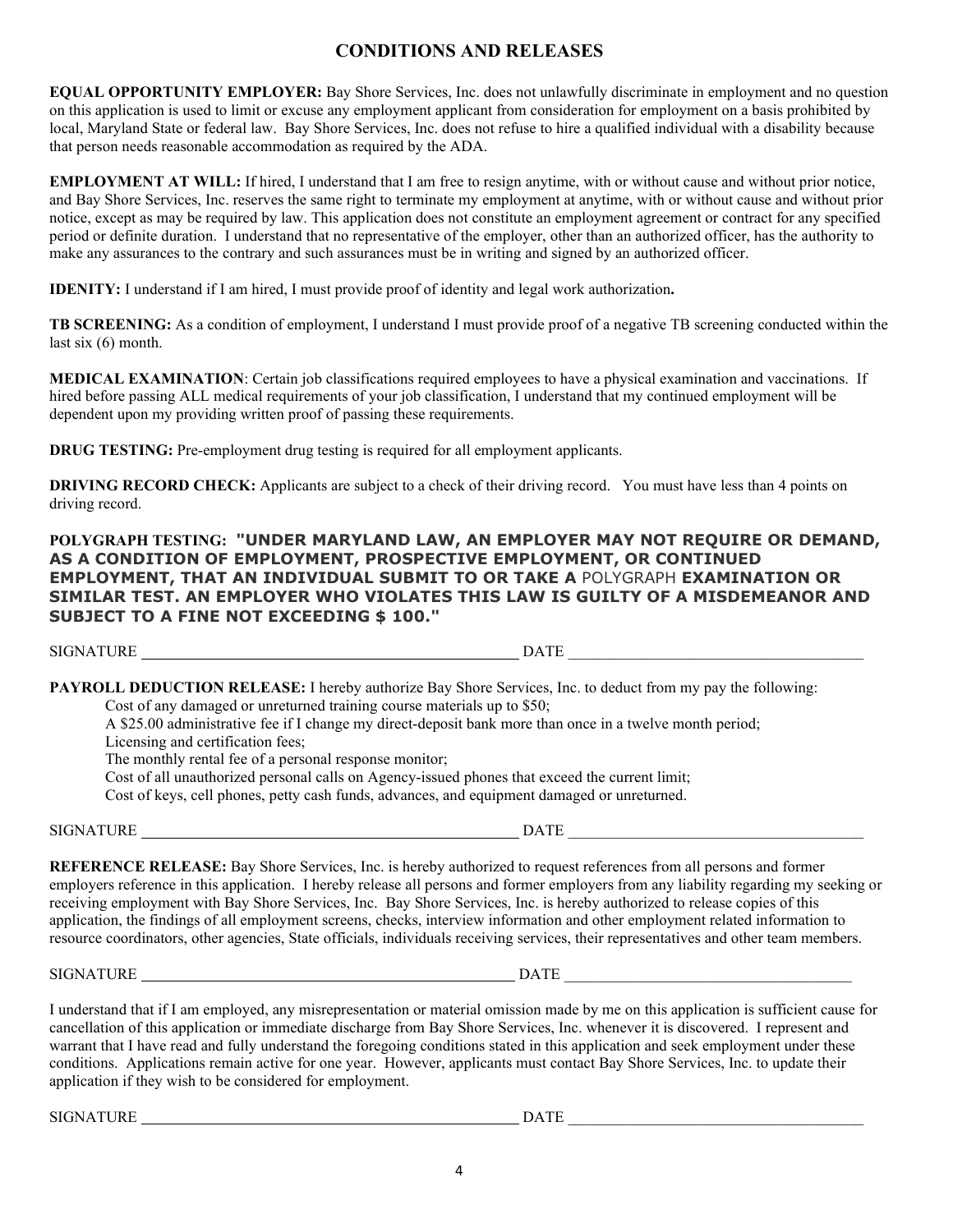### **BAY SHORE SERVICES, INC. EMPLOYMENT CONDITIONS**

Employment with Bay Shore Services, Inc. requires strict compliance with the following conditions. Employees may be subject to additional employment conditions or standards which will be explained to them.

I will treat all individuals and their families with dignity and respect. I will respect their possessions, personal property and privacy. I will provide the required level of care to keep the individual safe and healthy.

When transporting people, I will obey all traffic laws including fastening all passengers and myself in automobile seat belts and properly securing all wheelchairs. I will transport only the person(s) my supervisor assigns to me. I will not use vehicles owned by other agencies for Bay Shore Services, Inc. business or consumers.

I will obtain my supervisor's written pre-authorization before working over my schedule hours, working over forty per week, using my personal car for Agency business, or spending personal funds for Agency business

Unless properly trained, I will not lift or transfer anyone or move someone in a wheelchair. I will properly secure the wheelchair brakes and make sure the person's seat belt is securely fastened. I will not push a wheelchair over curbs, down stairs or over unstable ramps.

I will not administer over-the-counter or prescription medication until I have successfully passed the medication administration training.

I will promptly schedule, attend and/or submit proof of successful completion for all required trainings. I understand introductory employees are paid minimum for classroom, video and in-home trainings.

I will properly account for the use of any agency funds or property and any individual's funds or property. I will promptly provide original receipts and documentation for all expenditures.

I will submit accurate time records, mileage sheets, receipts, and other forms in accordance with stated timelines. I understand payment may be delayed or withheld if forms are not submitted as required.

I will obtain and submit proof for all required vaccinations and health screenings.

I will submit current proof of a valid driver's license and automobile insurance.

I will report IMMEDIATELY anything that affects the mental and/or physical health, welfare, safety and/or financial situation of an individual.

I will report IMMEDIATELY any on-the-job injury, accident, incident, or unsafe condition.

I will use Universal Precautions whenever necessary.

I will accurately document individual information, activities, events and occurrences and submit this information as directed.

I will ensure confidentiality of all information related to an individual, their family, other employees, and Bay Shore Services, Inc. I will only reveal confidential information to appropriate Bay Shore Services, Inc. personnel and to outside parties as directed by management.

I will not leave anyone assigned to my care unattended in a vehicle, public place, residence or unsafe condition. If I observe any individual in an unsafe or unattended situation, I will report the situation to appropriate management staff IMMEDIATELY. I will document the circumstances and submit my documentation to my supervisor or other manager.

I will not take individuals to visit my home or homes of other people without written permission from my supervisor. I will not allow family members or friends to visit my worksite or travel with me during working hours.

Upon terminating my employment with Bay Shore Services, Inc., I agree to return or pay the replacement costs of all materials, keys, manuals, books, supplies and equipment belonging to Bay Shore Services, Inc. and/or the individual/family for which I worked.

I read the job description and understand the Bay Shore Services, Inc. employment expectations for this position. I understand the stated job duties, agree to perform said job duties and adhere to the job requirements. I will seek help, guidance or assistance whenever necessary to successfully accomplish my job duties.

I acknowledge receipt and understanding of these employment conditions. If I accept employment with Bay Shore Services, Inc., I understand my employment will be subject to these conditions and other conditions which will be explained to me. I understand that employment with Bay Shore Services, Inc. is at will and may be terminated by either party with or without notice and with or without cause. By my signature, I agree to adhere to these conditions if hired.

Applicant Signature **Date**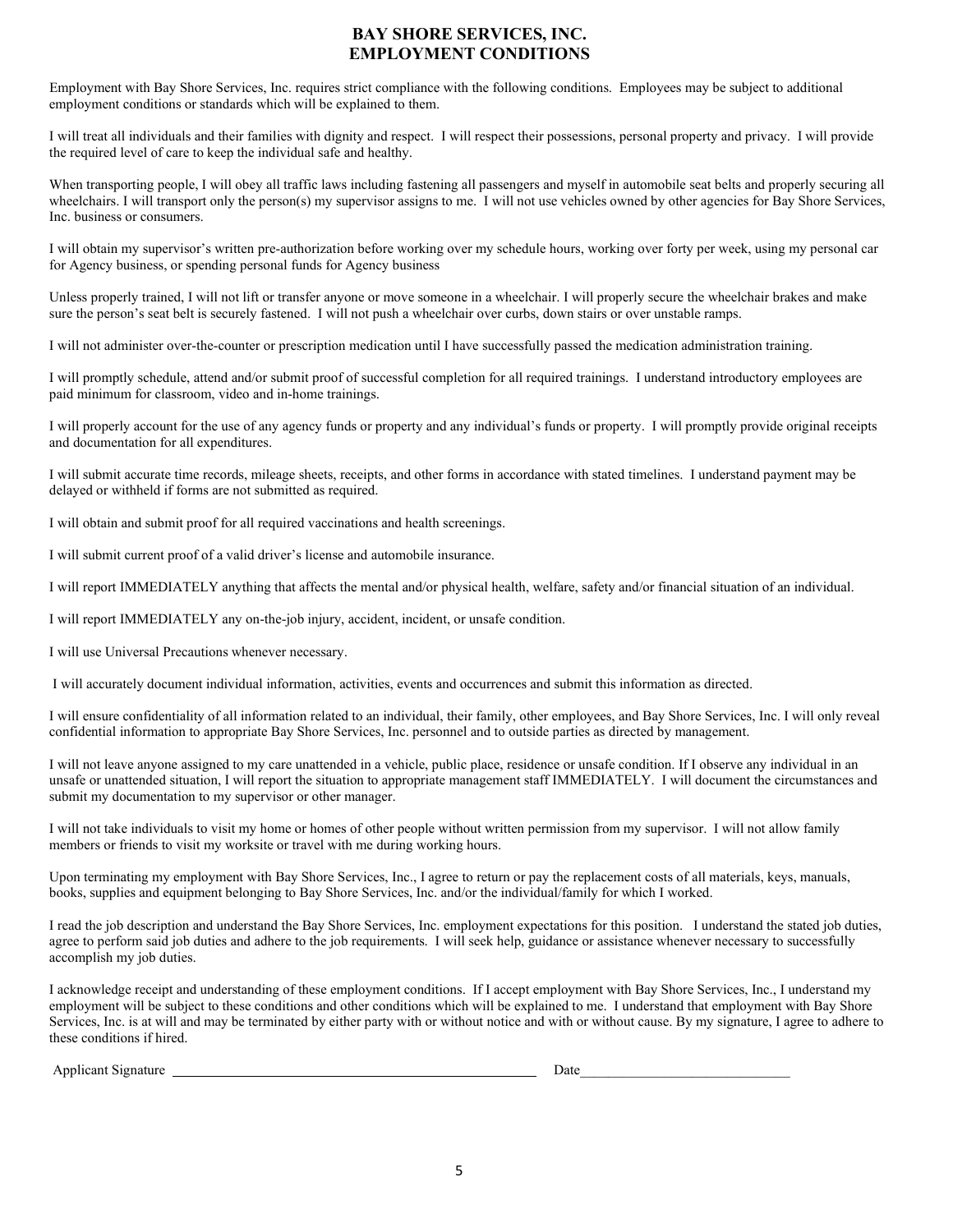## Bay Shore Services, Inc. 1235 Pemberton Drive Salisbury, Maryland 21801

# **AUTHORZATION AND RELEASE FOR THE PROCUREMENT OF A CONSUMER AND/OR INVESTIGATIVE REPORT**

I, the undersigned, do hereby authorize Bay Shore Services, Inc. to procure consumer and/or investigative consumer report on me.

These above-mentioned reports may include, but are not limited to employment and education verification; personal references; personal interviews; my driving history, including any traffic citations; a social security number verifications; present and former addresses; criminal and civil history records; and other public record; and any other information bearing on my credit standing, credit capacity, credit worthiness, character, general reputation, personal characteristics, trustworthiness and/or mode of living.

I understand that the investigative consumer report I have authorized above may include information obtained by interviews with my neighbors, friends and/or associates and/or others with whom I am acquainted or may have knowledge concerning said information. I understand that I will also receive a written disclosure of my rights under FCRA 15 U.S.C.1681 with the nature and the scope of any investigative consumer report prepared on my behalf upon my written request to BAI that is made within a reasonable time after the date hereof.

I further authorize any person, business entity or governmental agency who may have information relevant to the above to disclose the same to Bay Shore Services, Inc. by and through BAI, including, but not limited to, any courthouse, any public agency, any and all law enforcement agencies and any and all credit bureaus, regardless of whether such person, business entity or governmental agency compiled the information itself or received it from other sources.

I hereby release **Bay Shore Services**, Inc. and any and all persons, business entities and governmental agencies, whether public or private, from any and all liability, claims or demands on my behalf, for procuring, selling, proving, brokering and/or assisting with the compilation or preparation of the consumer report and/or investigative consumer report hereby authorized.

Information required for background check:

Last Name, First Name, Middle Initial Social Security Number Date of Birth

 $\_$  ,  $\_$  ,  $\_$  ,  $\_$  ,  $\_$  ,  $\_$  ,  $\_$  ,  $\_$  ,  $\_$  ,  $\_$  ,  $\_$  ,  $\_$  ,  $\_$  ,  $\_$  ,  $\_$  ,  $\_$  ,  $\_$  ,  $\_$  ,  $\_$ 

Signature Date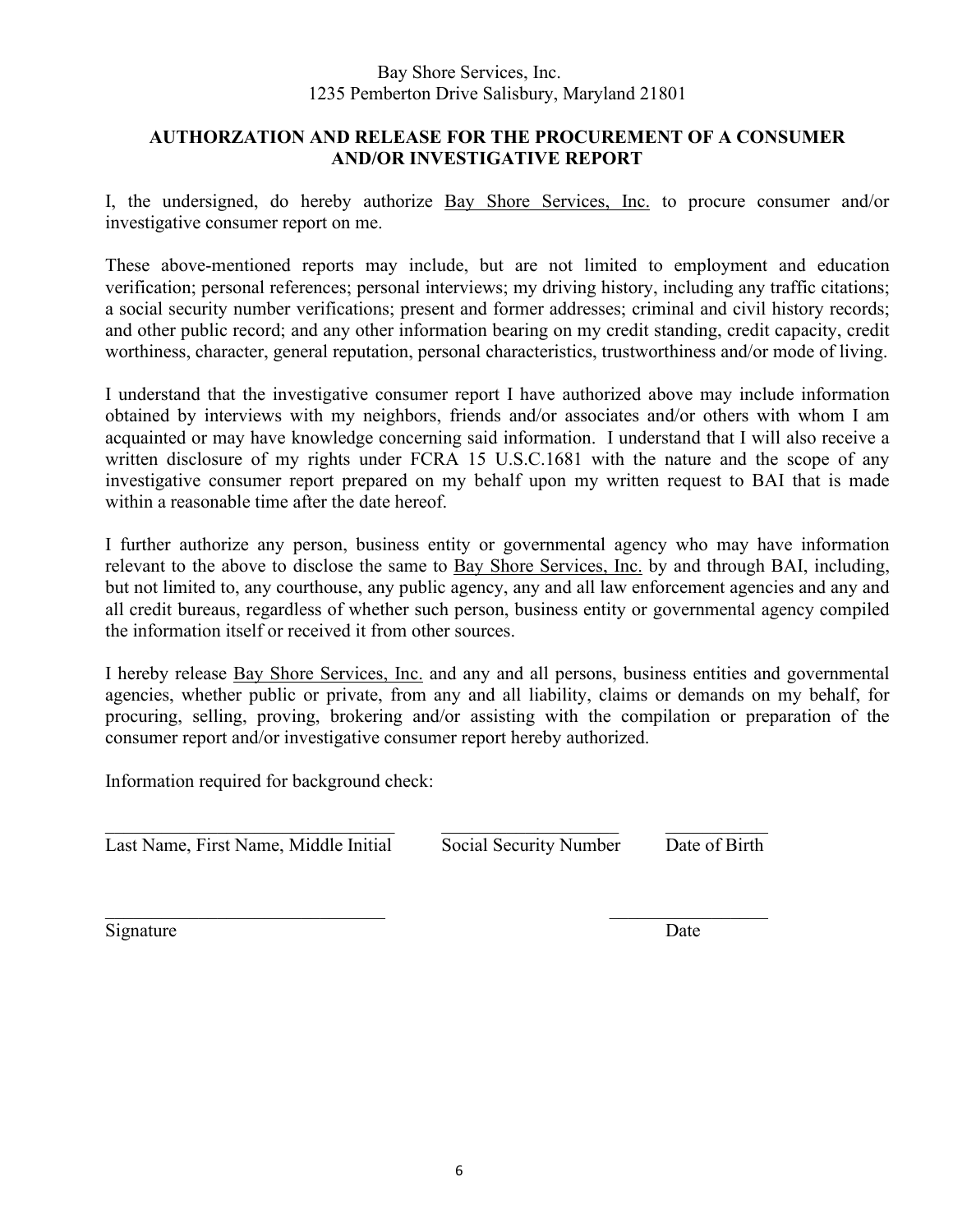## BAY SHORE SERVICES, INC.SUBSTANCE ABUSE POLICY

**Bay Shore Services, Inc.** is committed to providing a safe work environment that fosters the well-being and health of its employees. This commitment is jeopardized when any employee uses drugs or alcoholic beverages on the job, comes to work under their influence, or possesses, distributes or sells drugs or alcohol in the workplace. Therefore, **Bay Shore Services, Inc.** established the following policy:

- 1) Employees or volunteer violate company policy if they possess, sell, trade, or offer drugs for sale, use, or otherwise engage in the illegal use or distribution of drugs on the job;
- 2) Employees or volunteers violate company policy if they use or possess alcohol on the job;
- 3) Anyone reporting to work under the influence of drugs or alcohol violates company policy;
- 4) Anyone illegally using prescription drugs violates company policy. Nothing in this policy precludes the appropriate use of legally prescribed medications. However, if an employee is taking a prescription medicine that may interfere with safely performing job functions, this policy requires the employee to report this fact to the immediate supervisor.

All job applicants undergo testing for the presence of illegal drugs as a condition of employment. Any applicant with a confirmed positive test result will be denied employment. Applicants who are denied employment on the basis of a positive drug test may reapply after a period of no less than one year and will be retested at their own expense.

All job applicants and employees with confirmed positive test results are provided with a copy of the test results and, may, at their own expense, request independent testing in accordance with the procedures set forth in Section 17-214(d) of the Health General Article of the Annotated Code of Maryland.

The company adopted a testing program to deter and detect employees who use illegal drugs either on or off the job. All employees or volunteers are required to submit to drug and/or alcohol testing under the following circumstances:

- 1) When there is reasonable suspicion to believe that an employee is using illegal drugs or is under the influence of drugs or alcohol on the job;
- 2) When employees are involved in on-the-job accidents where personal injury or damage to company property occurs;
- 3) As part of a random testing program.

Additional testing is required of employees who are considered for return to work after a confirmed positive drug or alcohol test. Employees must pass a return-to-duty test then are subject to no less than six follow-up tests in the next 12 months. The follow-up tests are unannounced. The employee pays for the return-to-duty and follow-up testing.

Drug testing procedures and practices are based on accepted governmental guidelines and abide by applicable state laws. Testing laboratories, collection sites and medical review officers are certified. Alcohol testing is conducted using government approved breath alcohol testing devices and procedures. The government sets the cutoff levels for positive drug testing. A positive alcohol test is any level greater than 0.02.

Employees with confirmed positive test results or who otherwise violate this policy are subject to disciplinary action up to and including dismissal. Refusals to test are treated as a violation of this policy. The goal of this policy is to balance our respect for individuals with the need to maintain a safe, productive and drug-free environment. The intent of this policy is to send a clear message that the illegal use of drugs is incompatible with employment at Bay Shore Services, Inc.

### \*\*\*\*\*\*\*\*\*\*\*\*\*\*\*\*\*\*\*\*\*\*\*\*\*\*\*\*\*\*\*\*\*\*\*\*\*\*\*\*\*\*\*\*\*\*\*\*\*\*\*\*\*\*\*\*\*\*\*\*\*\*\*\*\*\*\*\*\*\*\*\*\*\*\*\*\*\*\*\*\*\*\*\*\*\*\*\*\*\*\*\*\*\*\*\*\*\*\*\*\*\*\*\*\*\*\*\*\*

#### Substance Abuse Policy Acknowledgement

I acknowledge receipt of a copy of Bay Shore Services, Inc. substance abuse policy. I understand my obligation and responsibility to read and comply with the Policy. I understand that I may contact Bay Shore Services, Inc. if I have any questions about the Policy.

I acknowledge and understand that the testing costs for split samples, follow-up, and return-to-duty after a positive test result are my responsibility. I authorize Bay Shore Services, Inc. to deduct the cost of any such tests from any compensation that may be owed to me by Bay Shore Services, Inc.

I acknowledge and understand that this policy does not create an employment contract with Bay Shore Services, Inc. and that my relationship with Bay Shore Services, Inc. is "at will" and may be terminated at any time by Bay Shore Services, Inc. or me.

Print Name

Signature \_\_\_\_\_\_\_\_\_\_\_\_\_\_\_\_\_\_\_\_\_\_\_\_\_\_\_\_\_\_\_\_\_\_\_\_\_\_\_\_\_\_\_\_\_\_\_\_\_\_ Date \_\_\_\_\_\_\_\_\_\_\_\_\_\_\_\_\_\_\_\_\_\_\_\_\_\_\_

 Bay Shore Services, Inc. 1235 Pemberton Drive